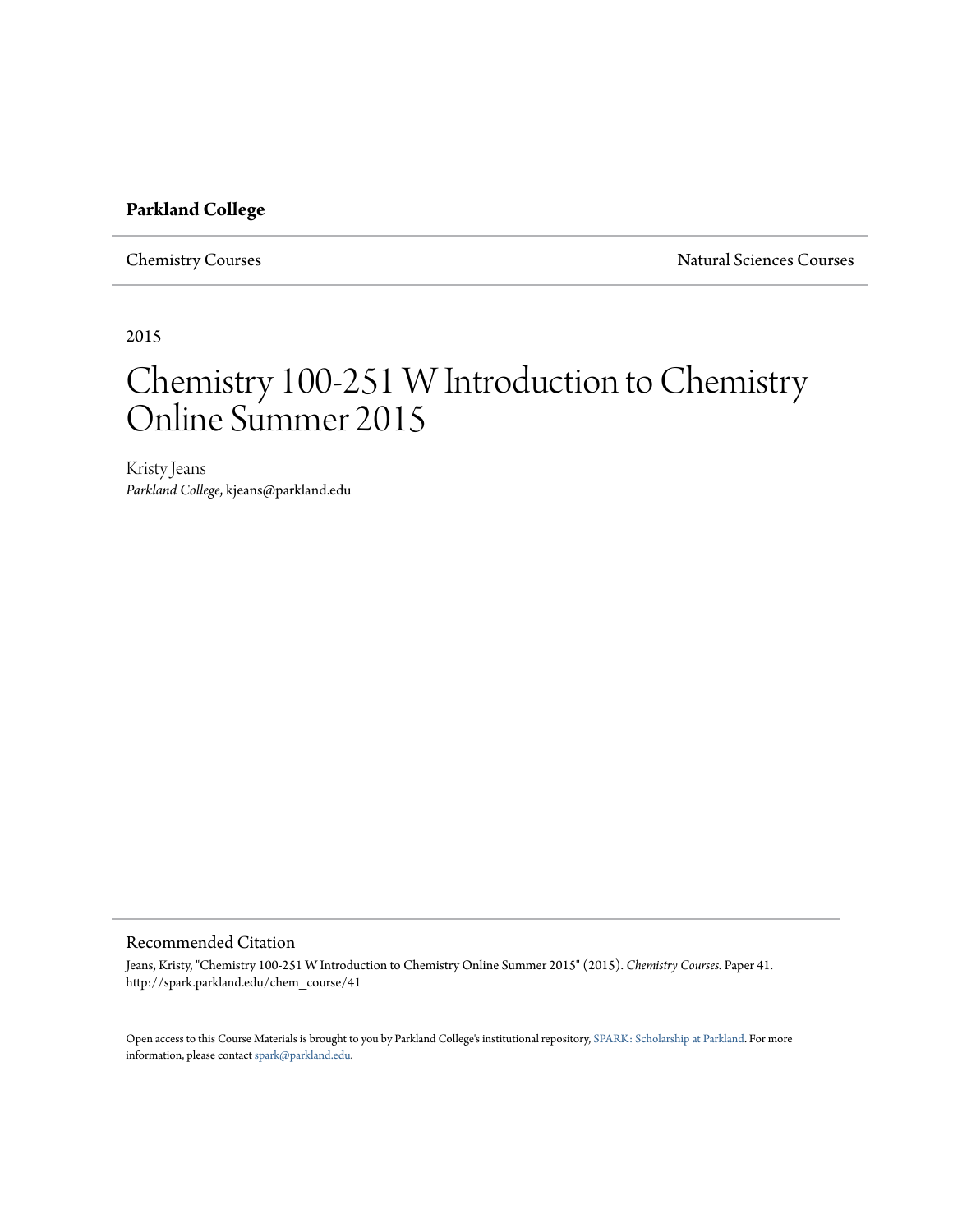## **CHE 100-251W Introduction to Chemistry Course Syllabus Summer 2015**

# **Instructor**: **Kristy Jeans Office & mailbox**: L120

**Office hours**: Mondays/Wednesdays 8-8:50 am; Tuesdays/Thursday 3-3:50. Please email me ahead of time if you plan on attending office hours so I can be sure to have the chatroom open or if you would like to schedule a different time.

Phone: 307-278-9828 (This is a google voice number so texts are allowed.) **Email**: through Cobra [\(kjeans@cobra.parkland.edu\)](mailto:kjeans@cobra.parkland.edu) or [kjeans@parkland.edu](mailto:kjeans@parkland.edu) (but Cobra is preferred)

### **WELCOME TO ONLINE CHE 100 AT PARKLAND COLLEGE!**

CHE 100 is designed for people with little or no recent chemistry and/or those who struggled in CHE 101 and want a better understanding before trying CHE 101 again. This course will prepare you for continued studies in the sciences as well as help you apply chemical concepts to the world around you. I will do my best to help you succeed, but success will require consistent, hard work on your part. It is like learning another language – it needs practice! See the objectives on Cobra for specific topics in the class. This course is **entirely online**, including exams, quizzes and labs.

**Pre-requisite** (a must!): **MAT 071, 081, 095 or recent high school algebra (C or higher).** (i.e. Algebra skills or equivalent). If you are not comfortable with algebra, web-surfing, downloading software, or email, then consider the on-campus section of this course instead.

**How to Succeed in CHE 100 online:** Taking an online section allows you the flexibility to study and complete your assignments at convenient times and places. However**, this is a rigorous course** equivalent to the on-campus sections due to the necessity for self-sufficiency. You will need to **manage your time** carefully in order to complete all assignments. If you tend to procrastinate or if you need to talk to your instructor in person to learn the material, I suggest you consider the on-campus section of this course. Your grade will be based on labs, homework, discussion postings, online quizzes and exams. This course has been organized to offer you the tools necessary for success. If you have any questions or concerns in this course, do not hesitate to contact me. The sooner we deal with any problems, the easier it will be for all involved. **The best way to contact me is via Cobra e-mail** since this is checked every day Monday-Thursday during the semester and on most weekends. However, you can also text the given phone number above to try to get a more immediate response. Please keep in mind that I am not glued to my phone/email and it may take me time to respond, especially Friday-Sunday.

### **REQUIRED MATERIALS (\*Available at the Parkland College Bookstore: [www.parklandboostore.com\)](http://www.parklandboostore.com/)**

\* **Text:** Introductory Chemistry, 5th edition, Custom for Parkland College, by Nivaldo J. Tro (MasteringChemistry access code included), ISBN: 1323115021 or Introductory Chemistry, 5th edition, by Nivaldo J. Tro (but Mastering Chemistry needs to be purchased separately), ISBN- 032191029X. Publisher: Pearson/Prentice Hall. Note: If you do not purchase the textbook through the Parkland Bookstore, make sure you purchase the fifth edition (and NOT the "Essentials" version). The fourth or third edition may also be used. However, you will also need to purchase a Mastering Chemistry access code (see next paragraph) for homework. Note: To save some money, you may purchase the Mastering Chemistry code online with the e-text instead. This option is not available through the Parkland bookstore, however. It's available on MC's website: [www.masteringchemistry.com](http://www.masteringchemistry.com/)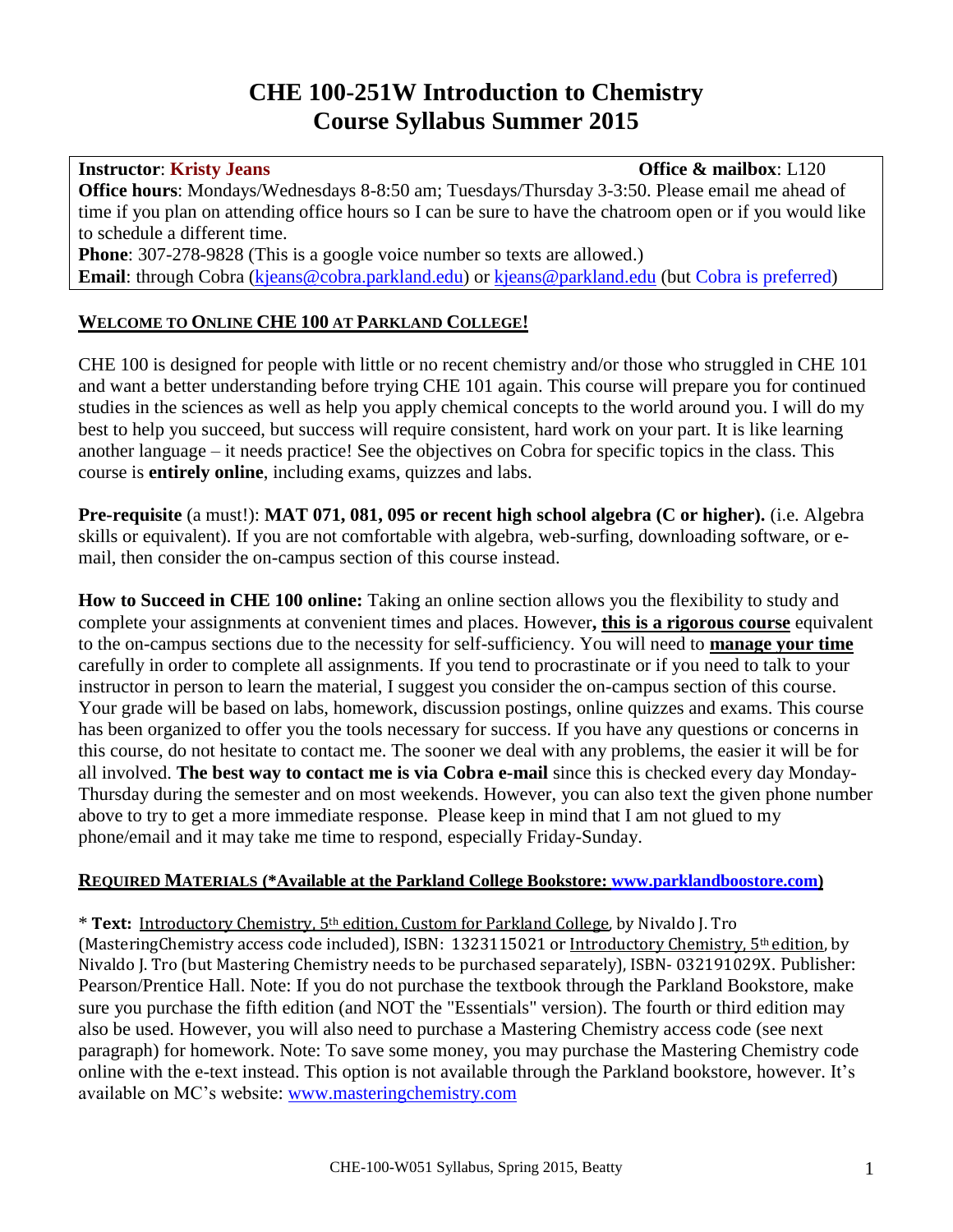\***Mastering Chemistry access code:** This online homework tool comes free with the text if you bought new from the Parkland bookstore. If you have a used book or would like to use the e-text, you will need to purchase an access code when you signup for Mastering Chemistry (See Cobra for details) www.masteringchemistry.com.

**\*Lab Materials:** You will need to purchase three lab kits: (1) Polarity of Water, (2) Patriotic Colors Chemistry and (3) CHE 100/106/107 Online Lab kit, available at the Parkland bookstore (they can be shipped if needed – but allow extra time). The other items can be obtained from a grocery store/hardware store. Let me know at least 24 hours ahead of a lab due date if you have trouble locating the items.

\***Safety eyewear** (i.e. goggles that say "Z87") is required according to Illinois state law [\(http://ilga.gov/legislation/ilcs/ilcs3.asp?ActID=1017&ChapterID=17\)](http://ilga.gov/legislation/ilcs/ilcs3.asp?ActID=1017&ChapterID=17). Keep in mind; you should always exercise caution when working with any "chemical" (even tap water can irritate eyes!).

\***Scientific Calculator:** Any simple scientific calculator is sufficient as long as it is capable of scientific notation. A graphing calculator is not necessary. *You are responsible for understanding how your calculator works*, so I suggest you practice on it first.

#### **COURSE DETAILS:**

**Grading Scale:** (please note the significant figures used!)

| 90.% and up                                            | 80.% - 89% | 70.%-79% | $60. \%$ - $69\%$ | 59% and down |  |  |  |
|--------------------------------------------------------|------------|----------|-------------------|--------------|--|--|--|
| Failing to complete at least 6 labs is an automatic F. |            |          |                   |              |  |  |  |

If you earn less than 60.% or *miss more than 2 labs*, then you might consider talking with me about withdrawing before **July 30, 2015**. (See Withdrawals below)

#### **Point Distribution:**

|                    | # of possible<br>assignments | $#$ counting<br>toward grade | Points per<br>assignment | Total points | Percentage of<br>grade |
|--------------------|------------------------------|------------------------------|--------------------------|--------------|------------------------|
| Intro activities*  | 5                            | all                          |                          |              | 0.5%                   |
| <b>Quizzes</b>     | 9                            | 8 (1 dropped)                | 30                       | 240 points   | 24.0%                  |
| Labs**             | 8                            | 7 (1 dropped)                | 28                       | 196 points   | 19.6%                  |
| Homework           | 10                           | $9(1$ dropped)               | 13                       | 117 points   | 11.7%                  |
| <b>Discussions</b> | 9                            | $7(2$ dropped)               | 6                        | 42 points    | 4.2%                   |
| <b>Hour Exams</b>  | $\overline{2}$               | all                          | 100                      | 200          | 20.0%                  |
| Final Exam         |                              | all                          | 200                      | 200          | 20.0%                  |
| <b>Total</b>       |                              |                              |                          | 1000 points  | 100.0%                 |

**\*Intro activities are required. If they are not done by Wed. Jun. 17, 11:55pm CDT, you may be withdrawn from the course.**

**\*\*You are required to complete at least 6 of the 8 labs or it will result in an automatic F in Che 100 (see the "Labs" section below).**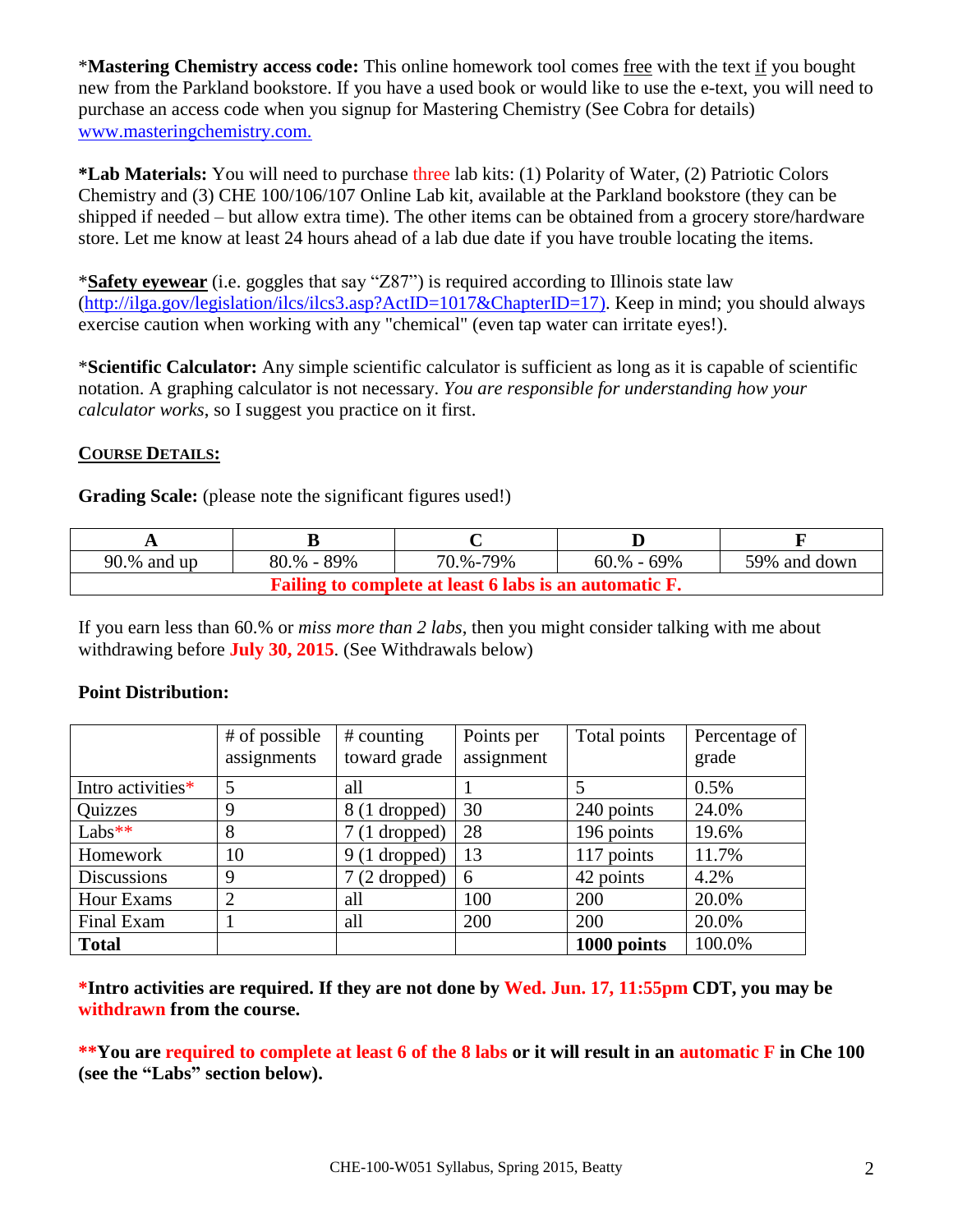#### **Late Work:**

**THERE ARE NO MAKE-UPS, AND NO LATE WORK WILL BE ACCEPTED.** This is why, in most categories, the lowest assignment is dropped. There *may* be exceptions in *documented* extraordinary situations if you contact your instructor ASAP. Exams and quizzes are available for 2 days so plan ahead. These may be done early if you contact me *ahead of time* (i.e. if you are going out of town or away from computer access on those days).

#### **Due Dates:**

There is a tentative calendar document posted but **see the actual Cobra Calendar and Cobra announcements** for the most current due dates. **Due dates will always occur at 11:55pm CDT**. This means assignments must be completed **and submitted** by 11:55pm.

#### **Time Zone**:

All due dates occur at central time – this is the time zone that Parkland College is in (Champaign, IL) which is the same time zone as Chicago, IL.

#### **Cobra and Cobra e-mail:**

Cobra, Parkland's course management software, is a great asset. It contains discussions, quizzes, general information, your grades, and much more. I expect you to check Cobra at least every other day. Please email me only through Cobra. *You are expected to login to Cobra at least 3 times a week.* **Failure to login regularly may result in a withdrawal on day 5 or at midterm.**

#### **Attendance:**

Although there is no formal attendance, you are expected to log-in to Cobra at least several times a week to complete your assignments and read any class announcements and Cobra email. You can forward your Cobra email to another email if you forget to check Cobra email.

#### **Time Expectation:**

This is a 3 credit hour class. Normally, in a spring or fall, on-campus section, you'd actually spend 4 hours in class per week (due to the way lab works) and then an additional 3-6 hours outside of class per week (because for every "credit hour" for any college class, you can expect to spend at least 1-2 times that outside of class studying). So for this course, Che 100 online, most students should spend 6-10 hours a week to be successful. This may vary from week to week, concept to concept, and student to student of course. If you are having problems with a lab or a homework assignment, seek help *early* from classmates, tutors or from your instructor. It will save you a lot of grief if you address issues early! If math and/or technology are a struggle for you, expect to spend even more time.

#### **Drops/Withdrawals:**

- "Census day withdrawal date: If you do not complete ALL 5 required intro assignments by Wednesday, January 17, 2015 at 11:55pm CDT, **you may be withdrawn** from the course.
- Midterm date: A midterm grade will be assigned. However, if you have not logged into Cobra the two weeks before midterm, **you may be withdrawn** at midterm after July 9, 2015 because not logging in is considered no longer attending.
- Student withdrawal date: After the midterm date above, the instructor cannot withdraw you for any reason. The last day for a *student* to withdraw him/herself is Thursday, July 30 at 5:00pm. \*\*Note: this cannot be done online. Withdrawals can only happen in person or by phone. Contact Admissions.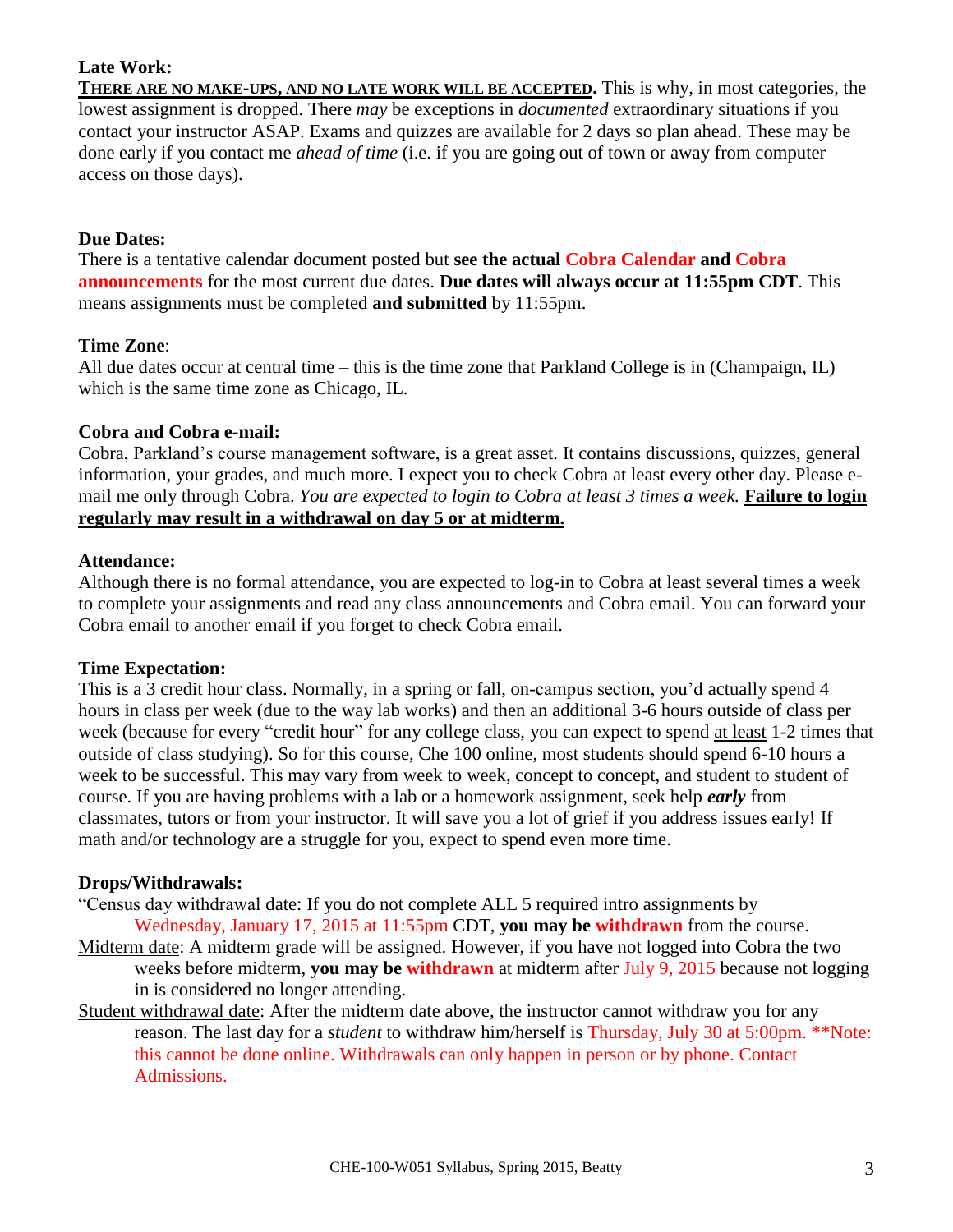#### **COURSE ASSIGNMENTS**

#### **Textbook & Lectures:**

You must read the assigned chapter(s) in the text and in the virtual lectures available online. Study tips are available on the course website and a *lecture guide* is provided for you to print and use as a guide for the readings. You may need to read the material more than once to fully understand it. It is highly recommended you study the sample problems by covering up the answer and trying them yourself first before then comparing your answer to the book's solution. There are *optional reading guides* available on Cobra to help you focus on the important points in the chapter as you read it. These are not graded.

#### **Discussions:**

Due to the nature of an online course, interaction between students is severely hampered unless some provision is made to provide communication. At times, a student can learn from a fellow student better than on his/her own or from an instructor. For this reason, students are required to take part in discussions for each chapter (or group of chapters). A more detailed description of this requirement is found on a file labeled "General Description of Assignments" in the Lessons area.

#### **Mastering Chemistry (MC) Homework:**

Required homework assignments are completed through [www.masteringchemistry.com.](http://www.masteringchemistry.com/) If you did not buy the text new from the Parkland Bookstore that has a free code, you can purchase an *access code*  through the website (start signing up as a student, and it will ask for a credit card.) See Cobra or your email for our course code this semester. Please be sure you properly enter your email address. Parkland emails for students end in "@stu.parkland.edu" or "@cobra.parkland.edu". Each chapter has problems that are graded on a mastery basis. You will receive credit when you complete the problem correctly. However, you may attempt each problem multiple times (some questions have a limit of tries, though), with only small deductions for wrong attempts and hints. After each attempt, the program will let you know if you did the problem correctly or not, and provide hints on how to solve these types of problems. As with any computer program there may be some glitches, and in order to compensate for this I have included extra point(s). Also, there is an **Adaptive Follow-up** assignment that is extra credit, meant to help with lost points on a regular MC assignment This extra credit is meant to account for any computer glitches (i.e. "My computer froze 20 minutes before the deadline."). Also, the lowest assignment is dropped to compensate for this as well. Once you have set up your MC account you will be able to access it from any computer with internet access. If you have any trouble, contact your instructor right away – this includes any trouble on assignments. Many times the instructor can view your submissions and give you hints. Feel free to email your instructor or post to the discussion board while doing the homework for help! More information on how each problem is graded is available at the MC web site.. *Hint:* Doing only the required homework is not usually enough to gain a full understanding of the material. You are encouraged to try extra problems from your text (including sample and end-of-chapter problems) as well as any recommended websites.

#### **Quizzes:**

Quizzes will be available for two full days (from 12:00am CST on day 1 thru 11:55pm CST on day 2, the due date) on Cobra and are timed. **No makeup or late quizzes will be given.** The lowest quiz score will be dropped. *Contact your instructor ahead of time if you know you will not have computer access for those two days and would like the possibility to take the quiz ahead of time.* This will only be allowed under certain, documented circumstances.

#### **Hour Exams and Final Exam:**

There are 2 hour exams that cover portions of the course and a final exam that is cumulative. All exams are given on Cobra and are timed. You may use your books or notes but no other person. Each of the 3 exams is available for 2 full days so plan ahead as there are **no late exams given**. Every student is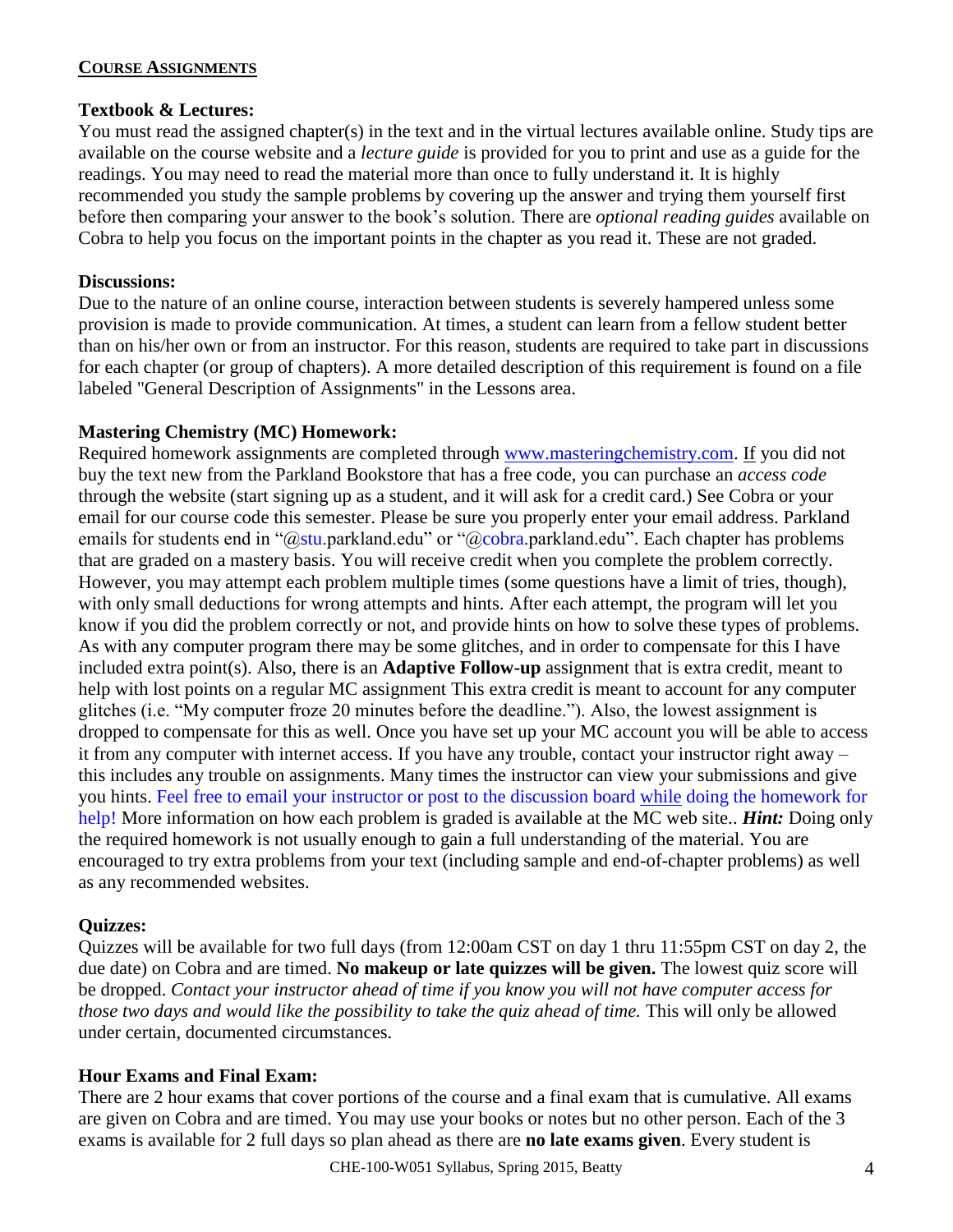required to take the final exam at the scheduled time. **There are no make-up exams or final without a documented excuse.** You will receive a zero and a serious hit to your grade if you miss the exams. *Contact Christina ahead of time if you know you will not have computer access for those two days and need to take the exam ahead of time.* This will only be allowed under certain, documented circumstances.

#### **Showing Work:**

You must SHOW YOUR WORK for ALL problems on labs, quizzes and exams except for multiple choice, true/false or multiple select questions. This is especially necessary in an online class to clarify you've done your own work. The instructor will give a zero for the question *or that assignment* if no work is shown.

#### **Labs:**

**If you fail to complete at least 6 of the 8 required labs, you will receive an automatic F in Che 100. (**This means you can miss 2 labs and still finish the course - though only 1 will be dropped. The other would count against your grade. But if you miss a third, you will receive an automatic F unless you withdraw.) This is because Che 100 is a "lab included" course. When you receive a semester grade, it is understood that you have lab skills, which can only be obtained by *doing* at least 6 labs. **You must wear goggles** while doing the labs for your own safety. There are no late labs. The lowest lab score is dropped All assigned labs can be completed at home in a home kitchen or on the computer. You are allowed to work together on lab assignments, but you cannot turn in a copy of your lab partner's report – you must turn in your own work.

#### *OTHER GENERAL INFORMATION YOU ARE REQUIRED TO COMPLY AND BE FAMILIAR WITH:*

#### **PLEASE SEE THE "SYLLABUS ADDENDUM" ON THE COBRA COURSE HOMEPAGE.**

#### **Academic Honesty:**

You are expected to complete all your quizzes/exams alone without receiving or giving outside assistance other than your own notes or book. Academic dishonesty (cheating) is grounds for failure of this course and academic discipline. Unethical conduct during examinations or in preparation of assignments is unacceptable and may result in disciplinary action. Refer to the Parkland College *Student Policies and Procedures Manual* or [www2.parkland.edu/studentpolicy/honesty.html](http://www2.parklamd.edu/studentpolicy/honesty.html) for more information. Quizzes and exams are timed in this course. You are allowed to use your textbook or any class notes but no other person when completing them. I take this very seriously and have zero tolerance for cheating. **You will receive an F in Che 100 and risk being expelled from Parkland if you receive help from another person during a quiz or exam.**

#### **Student Lab Responsibilities:**

**Food/Drinks:** Do not eat or drink while performing labs as this encourages possible dangerous mix of chemicals that you could accidentally ingest. Also, be sure to wear your goggles while performing labs, including during set-up and clean-up.

#### **Disability Statement:**

If you believe you have a disability for which you may need an academic accommodation (e.g. an alternate testing environment, use of assistive technology or extended exam time), please contact the following person and then inform the instructor as soon as possible: Cathy Robinson, Director, Office Disability Services, Room U260, (217) 353-2338 [crobinson@parkland.edu](mailto:crobinson@parkland.edu)

#### **Mass Notification System:**